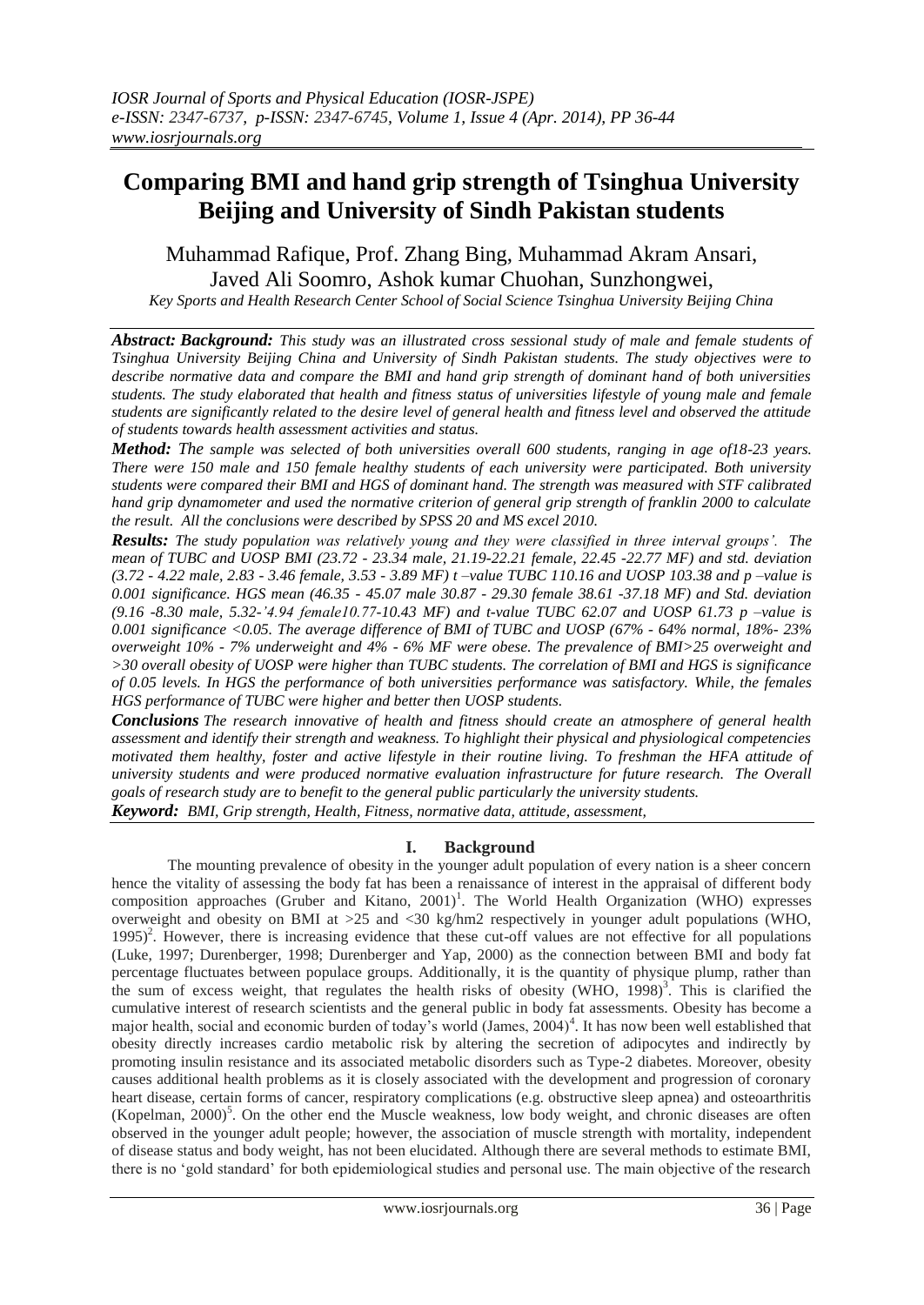is to develop the health and fitness assessment attitude and motivate the students towards this practice. The research would highlight the strength and weakness of 18-23 years of age subjects by HFA process. Generally this age group of adults has been largely ignored. Keeping in view that BMI and hand grip strength (HGS) are assessed as predictor of mortality and other health problematic diseases within this age group. Initially healthy and disease-free young adult students of Tsinghua University Beijing China TUBC and University of Sindh Pakistan UOSP were evaluated to compare the normative data of BMI and dominant hand grip strength of 18 - 23 years adult students. The major goals of study were to develop an attitude of fitness assessment in the university students and also compare general fitness attitude of the students of both nations. The inquiry consisted of general health and fitness status of students of both universities. In this connection various related studies were reviewed and vitality of two nations' general health problem was kept in mind. Strength capabilities of the young students have been decreasing day by day along with an increase in obesity in general public. This triggers various physiological problems affected general health. Despite considerable attention to adverse effects of obesity on health, it has not shown any diminishing trend in society in general. The recent survey of ten provinces in china indicated that 34.4% of adult population aged 20 -39 years were overweight. Another study on more than 43000 adults aged 20 to 39 years shows that 11 percent of these people are obese 2 percent more than the last survey in 2010. (General administration of sport survey, 2010)<sup>6</sup> In Pakistan, according to World Health Organization (WHO) estimates 19 percent of men and 26 percent of women are obese having BMI greater than 25 but only 1 percent of men and 4 percent of women are documented as obese using the standard criteria of having BMI greater than 30. The prevalence of obesity is even higher in urban areas (56% in men and 67% in women). A recent study showed high rates of underestimation of overweight and obesity among Pakistanis i.e. 52% of overweight and 73% of obese people thought they were normal<sup>7</sup>. Appropriate perception of weight status and awareness of the dangers of obesity and the benefits of weight loss are a prerequisite for weight loss efforts and its success<sup>8</sup>. Guidance given to obese people to lose weight may go unheeded if they consider themselves normal weight. The health and fitness implications of obesity are epidemically hard to quantify and predict although it is cleared that obesity and strength weakness conditions have become one of our greatest health challenges for younger population. Since similar trends were evident in almost all the developed and under developing countries, the younger population's poor muscle strength has been found to be concomitant with lower body weight<sup>9</sup> resulting in the presence of chronic diseases<sup>10</sup>, physical inactivity and eventually lower education<sup>11</sup> and well-being. All these factors are the known predictors of increased mortality<sup>12</sup>. However muscle strength itself as a predictor of mortality has been addressed in only a few studies, with follow-up intervals of no longer than 6 years.<sup>13</sup> In middle-aged men followed for 6 years, the risk of mortality was more than two times greater among those in the lower half of grip strength than those of higher half of grip strength.<sup>14</sup> Among 75 year old men and women, poor strength tested in multiple muscle groups predicted increased mortality over a follow-up of 4 to 5 years.<sup>15</sup> These studies suggest that good strength is an important predictor of survival.

## **II. Methodology**

## **2.1 Subject Participants**

The random samples of 600 students were selected from both universities, aged between 18-23 years. There were 150 male and 150 female students of each university who participated. The data was collected during March 2012 for the collaborative partial support project between TUBC and UOSP. Both university students were compared with respect to their BMI and HGS of dominant hand. The strength was measured with calibrated hand grip dynamometer and used the normative scale of general grip strength of franklin 2000 to calculate the result. All the conclusions were described by SPSS 20 and MS excel 2010.

Protocols of human health metrics were used as per study requirements and approved by the both university's research studies committees (URSC) as part of the investigation. The informed consent and PAR-Q forms were filled by both university students. The idea was to get harmonized with the population of healthy subjects in order to obtain an optimal BMI and hand grip strength data. The BMI assessed this way is more widely used and accepted because values correlate better with measures of body fatness. BMI was mathematically calculated with a general Quetelet index formula of BMI= Weight (kg)/heightm<sup>2</sup>). This formula requires the weight in kg and height meter square of the participant to get the BMI. Using the international normal scale of BMI one can calculate the percentage of body fat of the subject.

The norm of BMI has universally standardized by WHO and researchers for the calculation and conclusion. On the other end the American Society for Surgery of the Hand (ASSH) and the American Society of Hand Therapists (ASHT)<sup>16</sup> have standardized positioning, instruction and calculation of HGS. The vitality of ASSH assessment of hand grip strength had been evaluated. The assessment of strength test by the stationary force is pragmatic wherein the dominant hand could be clutch on a hand grip dynamometer where the force has most normally been measured in kilograms. The ASSH process of HGS assessment<sup>17</sup> is a reliable appraisal and identical method in strength test. There are diverse evaluators available and different devices of dynamometers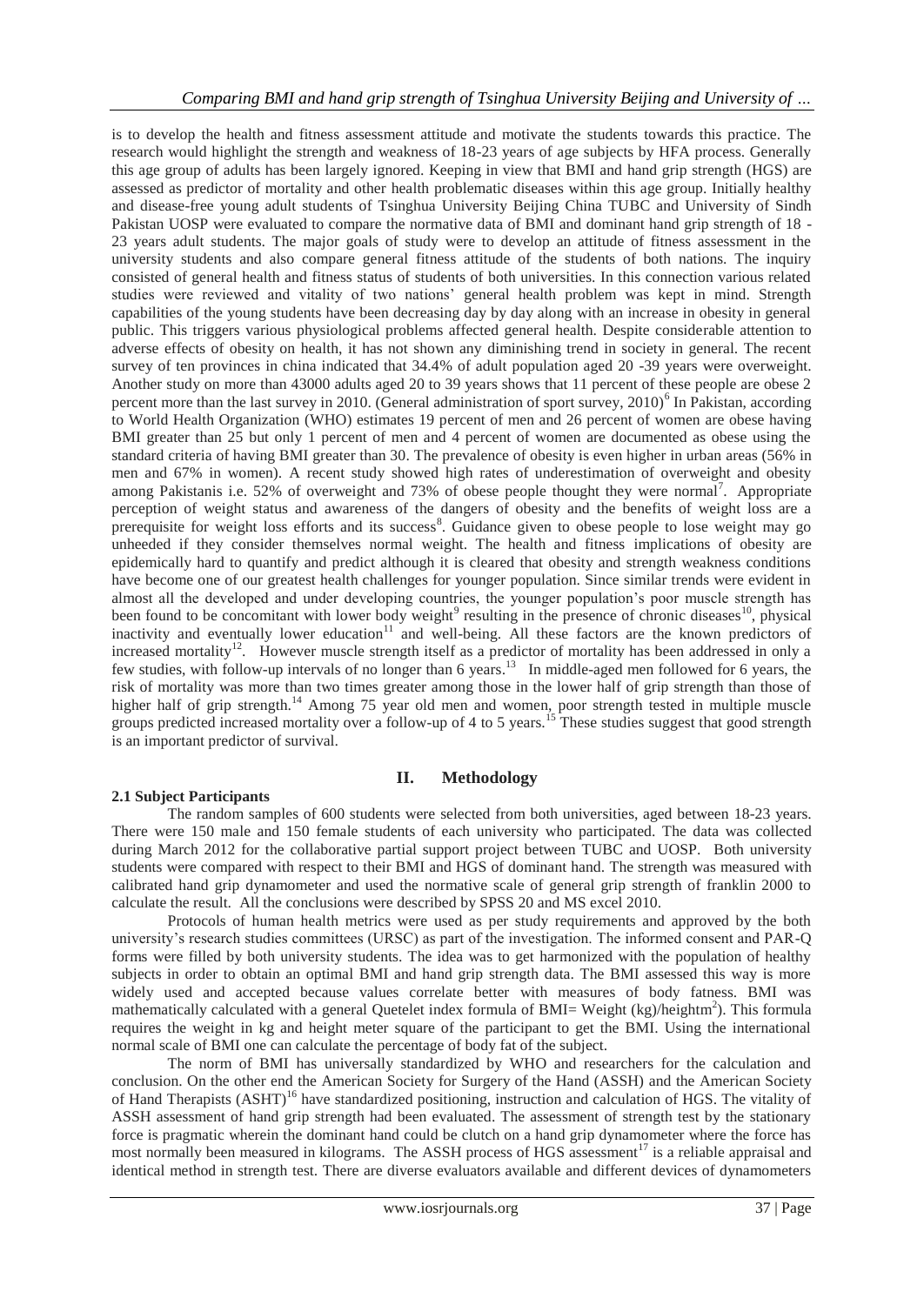of strength assessment and also diversity of methods of positioning used to measure.<sup>18</sup> In figure 1-4 the STF dynamometer calibrated device was utilized to evaluate the dominant hand strength. During the assessments of strength, we had used the proper protocols and procedures of tests. There were three trails conducted out of these the best trail had been taken into consideration.

The published normative data of hand grip strength is available from different countries. They are still carrying out research to discover fresh research information. It is a first research of this kind to escalate the fitness assessment attitude in the student's community in Pakistan. The study of this kind is a representative of trends in developed nations. Some studies divided participants by right and left hand and while others by age or gender but a small number of studies divided participants by age gender and also with respect to the dominant and nondominant hand. HGS is predictive of other health conditions, although the liaison has not been declared to be contributory.<sup>19</sup> The longitudinal studies proposed that poor hand grip strength is prognostic of increased mortality from cardiovascular disease and cancer in males. The HGS is harmfully associated with physical infirmity along with an effect to the body mass index (BMI). The behavior of muscles could be assessed and used by hand grip dynamometer. Various scholars and scientists declared a positive relationship between BMI and HGS of both genders in all ages.

The studies were from various countries, and concerned subjects of diverse genders, ages, types of work ethnicities and access to nutrition. There is one study of HGS in Australian adults but no inquiry of the affiliation between HGS and BMI in an Australian population was made. The objective of this study was to describe normative data for HGS and BMI of students of TUBC and UOSP so it commenced with HFA at educational environment and a futuristic approach. The major endeavor was to develop the HFA attitude of student communities and expand the environment of health consciousness in the public. The investigation has been conducted to create an environment of fitness assessment and develop fresh data for the comparison of health and fitness assessment of student community of two universities and expand it to the health and fitness assessment of two nations i.e. Pakistan and China.

## **III. Results**

There were 600 students of TUBC and UOSP who participated during 2012. Both male and female students were distributed in equal half of 150 male and 150 female students of an age group of 18 to 23 years from both universities. The study population was relatively young and they were classified into three gender groups. The BMI and HGS comparison of TUBC and UOSP arranged as M v/s M and F v/s F and MF v/s MF. The 50% percent of each group participated in both assessments and both genders compared separately. The comparison of weight mean values and standard deviations were of TUBC and UOSP male (72.05 - 65.24) and in female  $(57.47-55.45)$  and in combine male female  $(64.33 - 60.27)$ . The std. deviations of weight of both universities males were  $(13.15 - 11.13)$  and in female  $(9.54 - 12.02)$  and MF (13.15 – 10.66) and weight t –value (82.49 -83.2). In height means of male were (174.01– 167.74)and female (164.29 – 157.38)and MF (169.6 – 162.26). The std. deviations of male students height were (6.33 – 9.76)and female (7.19 -8.88) and 8.33 -8.53 of MF and t-value of TUBC 351.53 and UOSP 321.43. The BMI mean of male was (23.72 – 23.34) and female  $(21.19 - 22.21)$  and MF  $(22.45 - 22.77)$  and t- value  $(110.16 - 103.38)$ . The mean values of hand grip strength of male (23.72 – 23.34) and female (21.19 -22.21) and MF (22.45 – 22.77). The std. deviations of HGS of male was (9.16 -8.30) and in female (5.32 - 4.94) and in MF (38.61 – 37.18). The t- value of HGS of TUBC 62.07 and UOSP 61.73 and the p – value 0.001 is significant at the 0.05 level as shown in table 1andBMI  $r^2$  = 0.010 in figure 4 and HGS  $r^2$  = 0.290 figure 5. The table 2 portrayed the BMI comparison of TUBC and UOSP gender as M v/s M and F v/s F and MF v/s MF. In figure 1 specified the percentage of M v/s M of TUBC and UOSP BMI (57% - 59% normal, 29% -25% Overweight, 7% -9% Obese and 7% equal in Underweight). The figure 2 quantified the f v/s f comparison of both university students in BMI 77% - 68% normal, 8% -21% Overweight 13% - 7% underweight and 1% - 4% Obese. The figure 3 illustrated overall both gender combine average of MF v/s MF as 67% -64% normal, 18% - 23% overweight, 10% - 7% underweight and 4% -6% obese. In HGS assessment the average performance of both universities students of (dominant hand)strength were depicted as according to the normative scale of strength evaluation of franklin 2000. In figure 3 highlighted the physiological response of dominant hand strength performance. The HGS of TUBC and UOSP male students were 20% - 20% VP, 21%-20% Poor, 18% -23% below average. and Av, 9%-15% AB. Av. 7% - 5% Good 5% - 1% Excellent. In female 1% - 2% VP 3% -1% poor, 14% -28% below average, 29% - 27% Av, 33% -28% above average . 11% - 9%Good and 10% - 6% Excellent. The overall male and female of both universities average 10% -11% VP, 12% - 10% poor, 16% -25% below average., 25%-21% Av., 21% Ab. Av., similarly, 9% - 7% Good and 7% - 4 % Excellent.

#### **IV. Discussion**

Physical fitness is ultimate need of public health. Recently endeavored to develop an attitude of young adolescence of global population to involve and keep physically healthy and fit by mean of health and fitness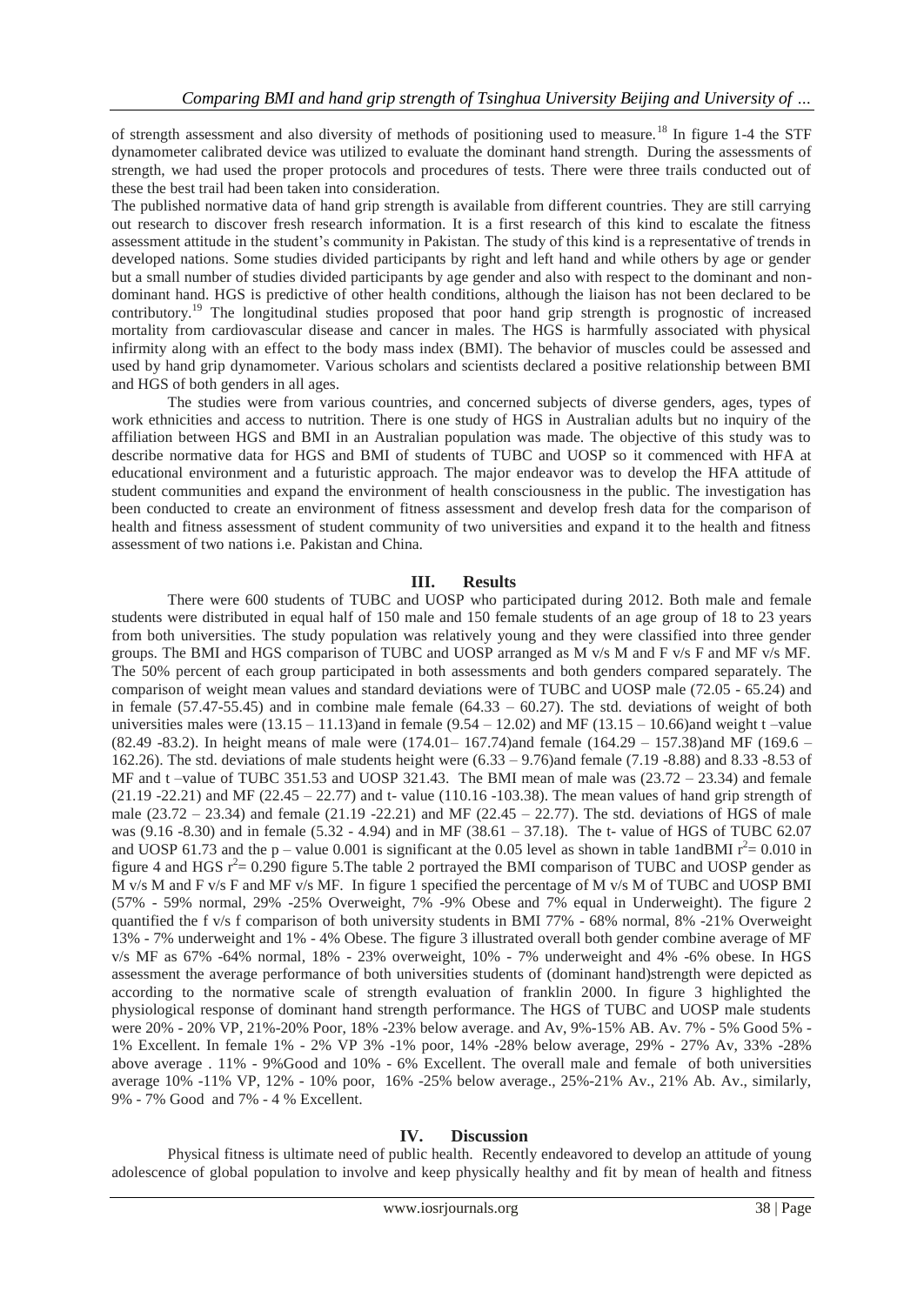activities. Epidemiological studies of the past 4 decades have clearly demonstrated the vitality of physical activities and its impact of reduction of mortality and morbidity. (Paffenbarger, Wing, Hyde, Hsieh1986, 1980,  $1978$ <sup>20</sup>This has an influence on the risks of morbidity and mortality and therefore can reduce these risks. Disease prevention and health promotion should be implemented as early as possible in both childhood and adolescence. The study indicated that  $18 - 23$  years of age of Female BMI normal ratio is higher than male and male overweight and obese ratio is higher than female, however the underweight ratio of female is higher than male. Some studies indicated that underweight people have a higher than normal risk for premature death. Though the adequate evidence shows extreme leanness (e.g. anorexia nervosa can be life threatening). The underweight individuals may have lost weight because of medical condition too (Corbin,  $2008)^{21}$ . The experts agreed that no less than 5%t male and 10% female have an exceptionally low body fat percentage. Due to low fat percentage among female the amenorrhea may occur and along with amenorrhea such females are also at risk of bone loss such as osteoporosis. The study indicated that 10% TUBC and 7% UOSP students are underweight and might be at risk of these problems. The BMI >25 and less than <30 was exposed among bilaterally UOSP higher than TUBC students participants of the prevalence of body fat ratio greater than considered as overweight. Overall overweight and obesity of UOSP students was higher than TUBC students. It is also an alarming condition for young learning students of both universities. As the overweight conditions cause certain diseases and medical complications with risks of heart disease, high blood pressure, blood lipids and sedentary living ( Welk, 2008).<sup>22</sup> The healthy range of body fat in males is 10 % to 20% percent while in females it is 17% to 28%t. These levels are associated with good metabolic fitness, good health and wellness. As per results, 23% of UOSP and 18% of TUBC students are overweight and at high risk of these health problem. With concern to HGS values, the performances of both university students were satisfactory. The observations of attitude of TUBC students towards healthy activities were encouraging and positive as compared to UOSP students. The results of t- value displayed significant differences in BMI and strength, between TUBC and UOSP students, where TUBC students were found more active and involved in health and fitness than their counterparts. The correlation of TUBC BMI and UOSP HGS is at the 0.01 and UOSP BMI and TUBC HGS is at 0.05 level (2 tailed). A similar type of results were obtained in the study of Mehtap and Nihal  $(2005)^{23}$  who conducted a study on physical fitness in rural children compared with urban children in Turkey and found that children living in the urban areas were more inactive and obese than rural children. The recent studies also indicated a significantly increased risk of various kinds of cancer, high blood pressure, asthma, back pain, osteoarthritis, liver disease, and pulmonary disease; pancreatitis and gallbladder problems associated with obesity (Corbin, 2008).<sup>24</sup> The higher incidence of certain diseases and other health problems indicate that people who are moderately over fat level have 40 percent higher than normal risk of shortening their life span (Welk, 2008)<sup>25</sup>. More severe obesity results in a 70% higher than normal death rate. Obese segment is red zone for health risk and physical conditions. In this study portrayed that 9% UOSP and 7% TUBC male and 4% UOSP and 1% TUBC female and overall both gender 6% UOSP and 4% TUBC at high risk of obesity were indicated at red zone among young students. They were at great threat, facing back pain, asthma, osteoarthritis and other problems. The results were also elaborated that TUBC female students more conscious about maintaining their weight and physical and physiological status of physique then UOSP females students. On the other end, the HGS the female dominant hand grip performance was higher than UOSP female as compared to male female attitude of performance were highly positive. In view of HGS performance according to the normative scale, the TUBC students of both genders give recovering performance as compared to UOSP students, the major impediments are availability of health facilities and, environment of physical activities and sports. Instead UOSP students have unavailability of facilities and environment of health and fitness activities in their routine. It is main intention of health and fitness differences in UOSP students.

## **V. Conclusion**

The purpose of the investigation here was to develop an attitude of self-health appraisal and consciousness/awareness in student's communities and assessed their fitness status. The study innovative was encouraging and the subject participant's attitudes toward the health and fitness assessment activities were positive. The result highlights the strength and weakness of said age group and develops normative data for future research. The original research regarding health and fitness should create an atmosphere of general health assessment and identify the strength and weakness. Improve their physical and physiological competencies and develop an attitude to keep themselves healthy and foster and active in their routine lifestyle. The Overall goal of our research study is to benefit the general public particularly the university students.

#### **Acknowledgements:**

This study received partial financial support from Tsinghua University Beijing China to an innovation of this partial support research project in between two universities TUB China and UOS Pakistan of HFA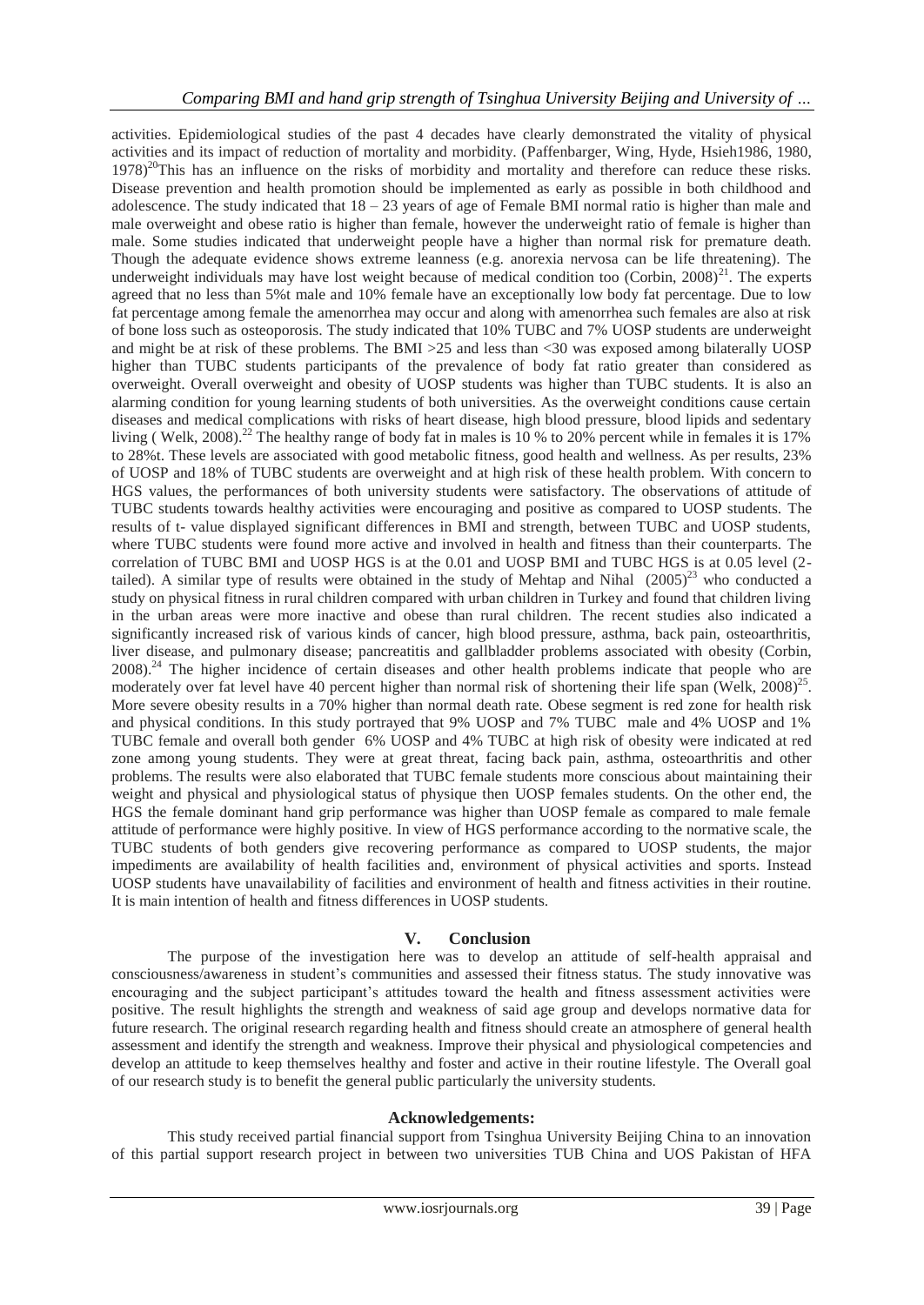issue. The authors also wish to thank both university students for their participation in this study, and the Tsinghua University Beijing for its grant that enabled this study for further collaboration of research programs.

<sup>1</sup>Gruber AJ, Pope HG Jr, L .alonde JK & Hudson JI (2001) Why do young women diet? The roles of body fat, body perception, and body ideal. J Clinical Psychiatry 62, 609–611. Grundy SM. Multifactorial causation of obesity: Implications for prevention. *Am J ClinicalNutria.* 1998; 67(3 Supply):563S-572S.Kitano T, Kitano N,

#### **References**

- [1]. Inomoto T &Futatsuka M (2001) Evaluation of body composition using dual-energy X-ray absorptiometry, skinfold thickness and bioelectrical impedance analysis in Japanese female college students. J NutrSciVitaminol (Tokyo) 47, 122–125.
- [2]. World Health Organization (1995) Physical Status: the Use and Interpretation of Anthropometry.Technical Report Series no. 854. Geneva: WHO. World Health Organization (1998) Program of Nutrition, Family and Reproductive Health.Obesity. Preventing and Managing the Global Epidemic. Report of a WHO Consultation on Obesity. Geneva, 3–5 June 1997, Geneva: WHO.
- [3]. WHO.World Health Organization (1998) Program of Nutrition, Family and Reproductive Health.Obesity. Preventing and Managing the Global Epidemic. Report of a WHO Consultation on Obesity. Geneva, 3–5 June 1997, Geneva: WHO.
- [4]. James, P. T., Rigby, N. and Leach, R. International Obesity Task Force. The obesity epidemic, metabolicsyndrome and future prevention strategies. Eur. J.Cardiovasc. Prev. Rehabil. 2001, 11: 3–8
- [5]. Kopelman, P. G. Obesity as a medical problem. Nature 2000, 404:635–643

-

- [6]. [http://www.chinadaily.com.cn/china/201308/06/content\\_16872842.htm 2013/10/7:13:34pm](http://www.chinadaily.com.cn/china/201308/06/content_16872842.htm%202013/10/7:13:34pm) pg.1
- [7]. Bhanji S, Khuwaja AK, Siddiqui F, Azam I, Kazmi K. Underestimation of weight and its associated factors among overweight and obese adults in Pakistan: a cross sectional study. *BMC Public Health.* May 23 2011;11(1):363.
- [8]. Lemon SC, Rosal MC, Zapka J, Borg A, Andersen V. Contributions of weight perceptions to weight loss attempts: differences by body mass index and gender. *Body Image.* Mar 2009;6(2):90-96
- [9]. Era P, Rantanen T, Avlund K, et al. Maximal isometric muscle strength and anthropometry in 75-year-old men and women in threeNordic localities. *Scand J Med Sci Sport*. 1994;4:26–31. Rantanen T, Masaki K, Foley D, Izmirlian G, White L, GuralnikJM.Grip strength changes over 27 years in Japanese-American men. *JAppl Physiol*. 1998;85:2047–2053.
- [10]. Bernard S, LeBlac P, Whittom F, et al. Peripheral muscle weakness in patients with chronic obstructive pulmonary disease. *Am J RespirCritCare Med*. 1998;158:629–634., Häkkinen A, Hannonen P, Häkkinen K. Muscle strength in healthy people and inpatients suffering from recent-onset inflammatory arthritis. *Br J Rheumatol*. 1995;34:355–360.
- [11]. Rantanen T, Parkatti T, Heikkinen E. Muscle strength according to level of physical exercise and educational background in middle-aged women in Finland. *Eur J Appl Physiol*. 1992;65:507–512.
- [12]. Kaplan GA, Seeman TE, Cohen RD, Knudsen LP, Guralnik J. Mortality among the elderly in Alameda County study.*Am J Public Health*. 1989;79:703–708
- [13]. Phillips P. Grip strength, mental performance and nutritional status as indicators of mortality risk among female geriatric patients. *Age Ageing*. 1986;15:53–56. 10. Rantanen T, Era P, Heikkinen E. Physical activity and the changes in maximal isometric strength in men and women from the age of 75 to 80 years. *J Am Geriatr Soc*. 1997;45:1439–1445.
- [14]. Fujita Y, Nakamura Y, Hiraoka J, et al. Physical-strength tests and mortality among visitors to health-promotion centers in Japan. *J ClinEpidemiol*. 1995;48:1349–1359.
- [15]. Laukkanen P, Heikkinen E, Kauppinen M. Muscle strength and mobility as predictors of survival in 75–84-year-old people. *Age Ageing*. 1995;24:468–473. 10. Rantanen T, Era P, Heikkinen E. Physical activity and the changes in maximal isometric strength in men and women from the age of 75 to 80 years. *J Am Geriatr Soc*. 1997;45:1439–1445.
- [16]. Fess EE Grip strength in clinical assessment recommendations 2<sup>nd</sup> edition Edited by Casanova JS. Chicago American Society of Hand Therapists 1992,41 -45
- [17]. Mathiowetz . M comparion of Rolvan and Jamar dynamometers for measuring grip strength, Occtherint, 2002,9: 301-209. Publisher full text
- [18]. Schmidt N, van der Windt D, Assendelft W, Mourits A, Deville W, de Winter A, Bouter L:**Interobserver Reproducibility of the Assessment of Severity of Complaints, Grip Strength, and Pressure Pain Threshold in Patients With Lateral Epicondylitis***Arch Phys Med*.*Rehabil*2002,**83:**1145-50 [PubMed](http://www.biomedcentral.com/pubmed/12161838) Abstract | [Publisher](http://www.ncbi.nlm.nih.gov/entrez/eutils/elink.fcgi?dbfrom=pubmed&cmd=prlinks&retmode=ref&id=12161838) Full Text
- [19]. Angst F, Drerup S, Werle S, Herren DB, Simmen BR, Goldhahn J: **Prediction of grip and key pinch strength in 978 healthy subjects.***BMC Musculoskeletal Disorders* 2010, **11:**94. [PubMed](http://www.biomedcentral.com/pubmed/20482832) Abstract | [BioMed](http://dx.doi.org/10.1186/1471-2474-11-94) Central Full Text [|PubMed](http://www.pubmedcentral.nih.gov/articlerender.fcgi?tool=pubmed&pubmedid=20482832) Central Full Text 8.Bohannon RW: **Hand-grip dynamometry predicts future outcomes in aging adults.***JGeriatrPhysTher* 2008,**31:**3- 10 [PubMed](http://www.biomedcentral.com/pubmed/18489802) Abstract
- [20]. Puffenbarger R.S and R.T Hyde, A. L. Wing 1986, 1980, 1978, Exercise protection against Heart attack, Physical Activity, all caused of mortality and longevity of college alumni , New England journal of Medicine. 1027,613,175
- [21]. Corbin, Gregory J. Welk, William R.Corbin, Karen A. Welk, Concepts of Fitness and Wellness  $7<sup>th</sup>$  edition 2008, New York USA, McGraw- Hill Companies Inc. pg. 78
- [22]. J. Welk Charles B Corbin, Gregory J. Welk, William R.Corbin, Karen A. Welk, Concepts of Fitness and Wellness 7th edition 2008, New York USA, McGraw- Hill Companies Inc.pg. 79
- [23]. MehtapOzdirenc, NihalGelecek 2005. Physical fitness in rural children compared with urban children in Turkey. *Pediatrics International,* 47(1): 26-31.
- [24]. Corbin, Gregory J. Welk, William R.Corbin, Karen A. Welk, Concepts of Fitness and Wellness 7<sup>th</sup> edition 2008, New York USA, McGraw- Hill Companies Inc pg.79.
- [25]. J. Welk Charles B Corbin, Gregory J. Welk, William R.Corbin, Karen A. Welk, Concepts of Fitness and Wellness 7th edition 2008, New York USA, McGraw- Hill Companies Inc.pg.81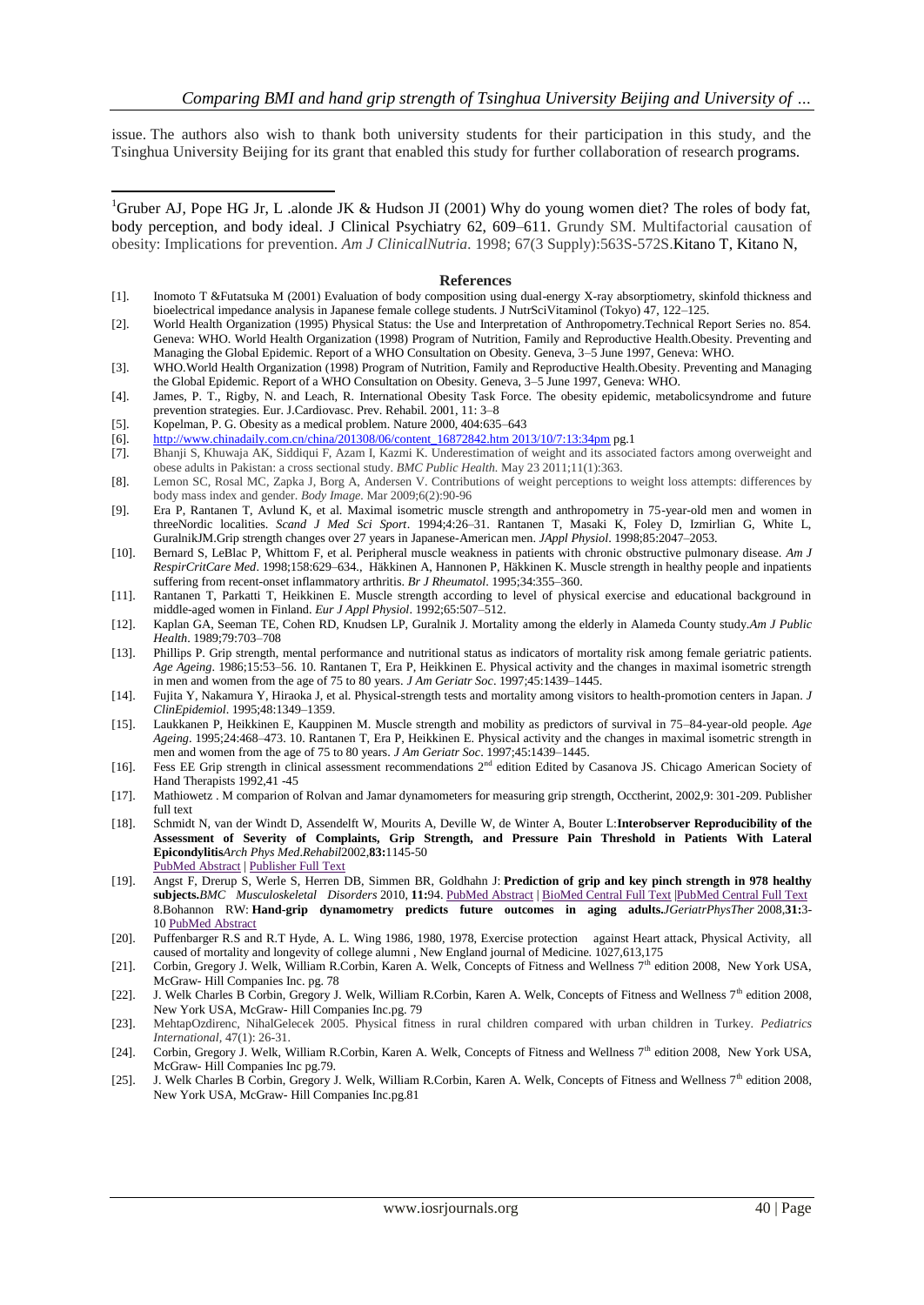| Table 1.       | Comparison of TUBC and UOSP Male student of Body composition of (18-23) year |                 |                 |                                                                                                    |                   |                   |             |             |  |  |
|----------------|------------------------------------------------------------------------------|-----------------|-----------------|----------------------------------------------------------------------------------------------------|-------------------|-------------------|-------------|-------------|--|--|
| Gender         | $M v/s M = 150$                                                              |                 |                 | $F$ v/s $F = 150$                                                                                  | $MF v/s MF = 300$ | $MF v/s MF = 300$ |             |             |  |  |
| Variable       | TUBC                                                                         | <b>UOSP</b>     | <b>TUBC</b>     | <b>UOSP</b>                                                                                        | <b>TUBC</b>       | <b>UOSP</b>       | <b>TUBC</b> | <b>UOSP</b> |  |  |
| Age 18 -23     | $Mean + SD$                                                                  | $Mean + SD$     | $Mean + SD$     | $Mean + SD$                                                                                        | $Mean + SD$       | Mean $+$ SD       | t - value   |             |  |  |
| Weight<br>(kg) | $72.05 + 13.15$                                                              | $65.24 + 11.13$ | $57.47 + 9.54$  | $55.45 + 12.02$                                                                                    | $64.33 + 13.15$   | $60.27 + 10.66$   | 82.49       | 83.2        |  |  |
| Height $(m)$   | $174.01 + 6.33$                                                              | $167.74 + 9.76$ | $164.29 + 7.19$ | $157.38 + 8.88$                                                                                    | $169.6 + 8.33$    | $162.26 + 8.53$   | 351.53      | 321.43      |  |  |
| <b>BMI</b>     | $23.72 + 3.72$                                                               | $23.34 + 4.22$  | $21.19 + 2.83$  | $22.21 + 3.46$                                                                                     | $22.45 + 3.53$    | $22.77 + 3.89$    | 110.16      | 103.38      |  |  |
| <b>HGS</b>     | $46.35 + 9.16$                                                               | $45.07 + 8.30$  | $30.87 + 5.32$  | $29.30 +4.94$                                                                                      | $38.61 + 10.77$   | $37.18 + 10.43$   | 62.07       | 61.73       |  |  |
| p-value        |                                                                              |                 |                 | **. Correlation is significant at the 0.001 level (2-tailed) and BMI $r^2$ =0.010 HGS $r^2$ =0.290 |                   |                   |             |             |  |  |

-

| Table 2.    | Comparison of BMI of TUBC and UOSP Male/female students<br>$18 - 23$ |             |    |             |                 |             |     |      |                   |      |     |             |
|-------------|----------------------------------------------------------------------|-------------|----|-------------|-----------------|-------------|-----|------|-------------------|------|-----|-------------|
| Age         |                                                                      |             |    |             |                 |             |     |      |                   |      |     |             |
| Gender      | M v/s $M = 150$                                                      |             |    |             | $F v/s F = 150$ |             |     |      | $MF v/s MF = 300$ |      |     |             |
| <b>BMI</b>  |                                                                      | <b>TUBC</b> |    | <b>UOSP</b> |                 | <b>TUBC</b> |     | UOSP |                   | TUBC |     | <b>UOSP</b> |
| Underweight | 11                                                                   | 7%          | 11 | 7%          | 20              | 13%         | 11  | 7%   | 31                | 10%  | 22  | 7%          |
| Normal      | 86                                                                   | 57%         | 89 | 59%         | 116             | 77%         | 102 | 68%  | 202               | 67%  | 191 | 64%         |
| Overweight  | 43                                                                   | 29%         | 37 | 25%         | 12              | 8%          | 31  | 21%  | 55                | 18%  | 68  | 23%         |
| Obese       | 10                                                                   | 7%          | 13 | 9%          | 2               | 1%          | 6   | 4%   | 12                | 4%   | 19  | 6%          |

| Table 3.   | Comparison of TUBC and UOSP both gender students in HGS |     |                |             |                |             |    |             |    |             |    |             |  |
|------------|---------------------------------------------------------|-----|----------------|-------------|----------------|-------------|----|-------------|----|-------------|----|-------------|--|
| Age        | $18 - 23$                                               |     |                |             |                |             |    |             |    |             |    |             |  |
| Gender     |                                                         |     |                |             |                |             |    |             |    |             |    |             |  |
|            | $F v/s F = 150$<br>M v/s $M = 150$<br>$MF v/s MF = 300$ |     |                |             |                |             |    |             |    |             |    |             |  |
| <b>HGS</b> | <b>TUBC</b>                                             |     |                | <b>UOSP</b> |                | <b>TUBC</b> |    | <b>UOSP</b> |    | <b>TUBC</b> |    | <b>UOSP</b> |  |
| Very poor  | 30                                                      | 20% | 30             | 20%         |                | 1%          | 3  | 2%          | 31 | 10%         | 33 | 11%         |  |
| Poor       | 31                                                      | 21% | 30             | 20%         | $\overline{4}$ | 3%          |    | 1%          | 35 | 12%         | 31 | 10%         |  |
| Below Av.  | 27                                                      | 18% | 34             | 23%         | 21             | 14%         | 42 | 28%         | 48 | 16%         | 76 | 25%         |  |
| Average    | 31                                                      | 21% | 24             | 16%         | 43             | 29%         | 40 | 27%         | 74 | 25%         | 64 | 21%         |  |
| Above Av.  | 13                                                      | 9%  | 22             | 15%         | 50             | 33%         | 42 | 28%         | 63 | 21%         | 64 | 21%         |  |
| Very Good  | 11                                                      | 7%  | 8              | 5%          | 16             | 11%         | 13 | 9%          | 27 | 9%          | 21 | 7%          |  |
| Excellent  | 7                                                       | 5%  | $\overline{c}$ | 1%          | 15             | 10%         | 9  | 6%          | 22 | 7%          | 11 | 4%          |  |

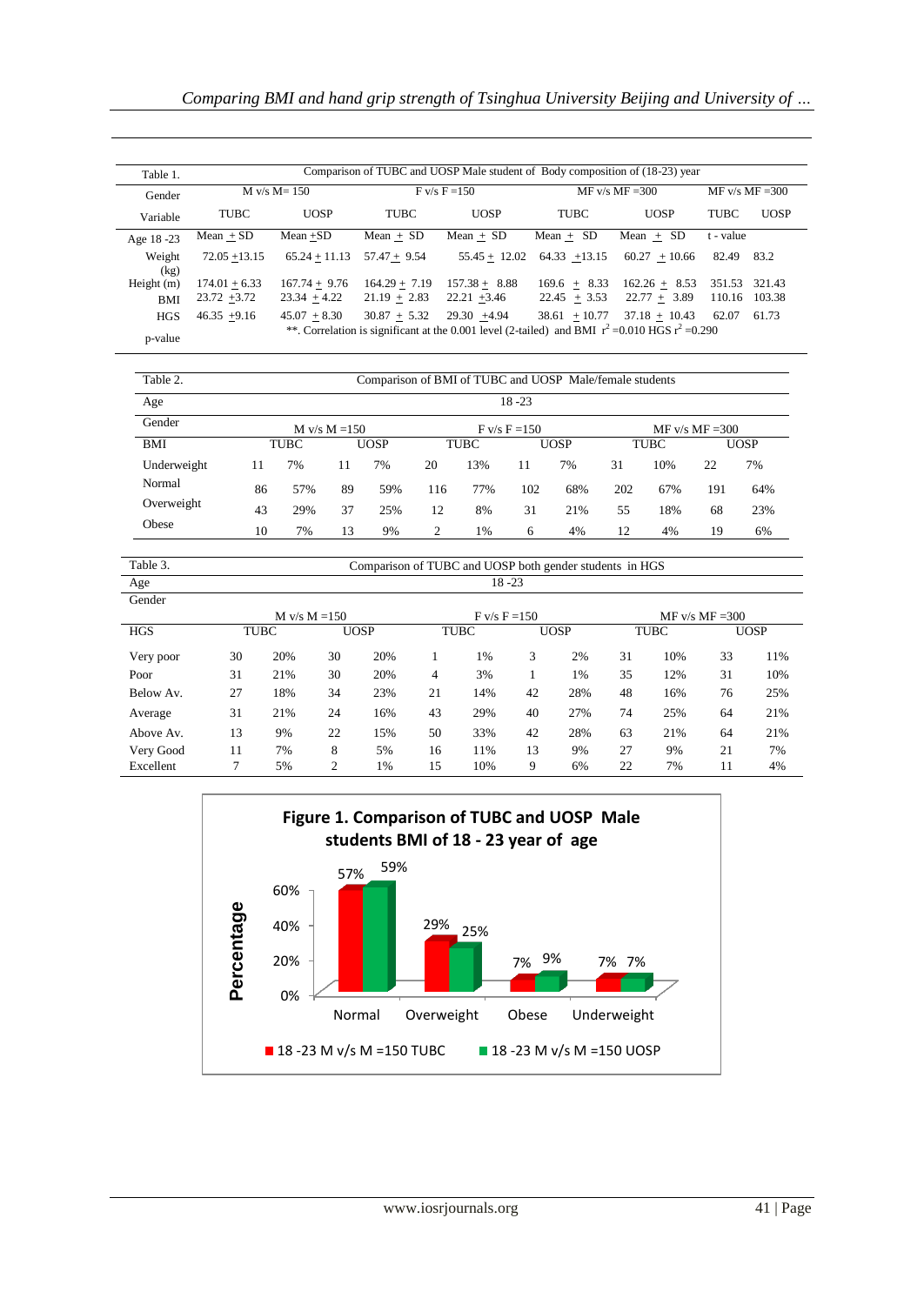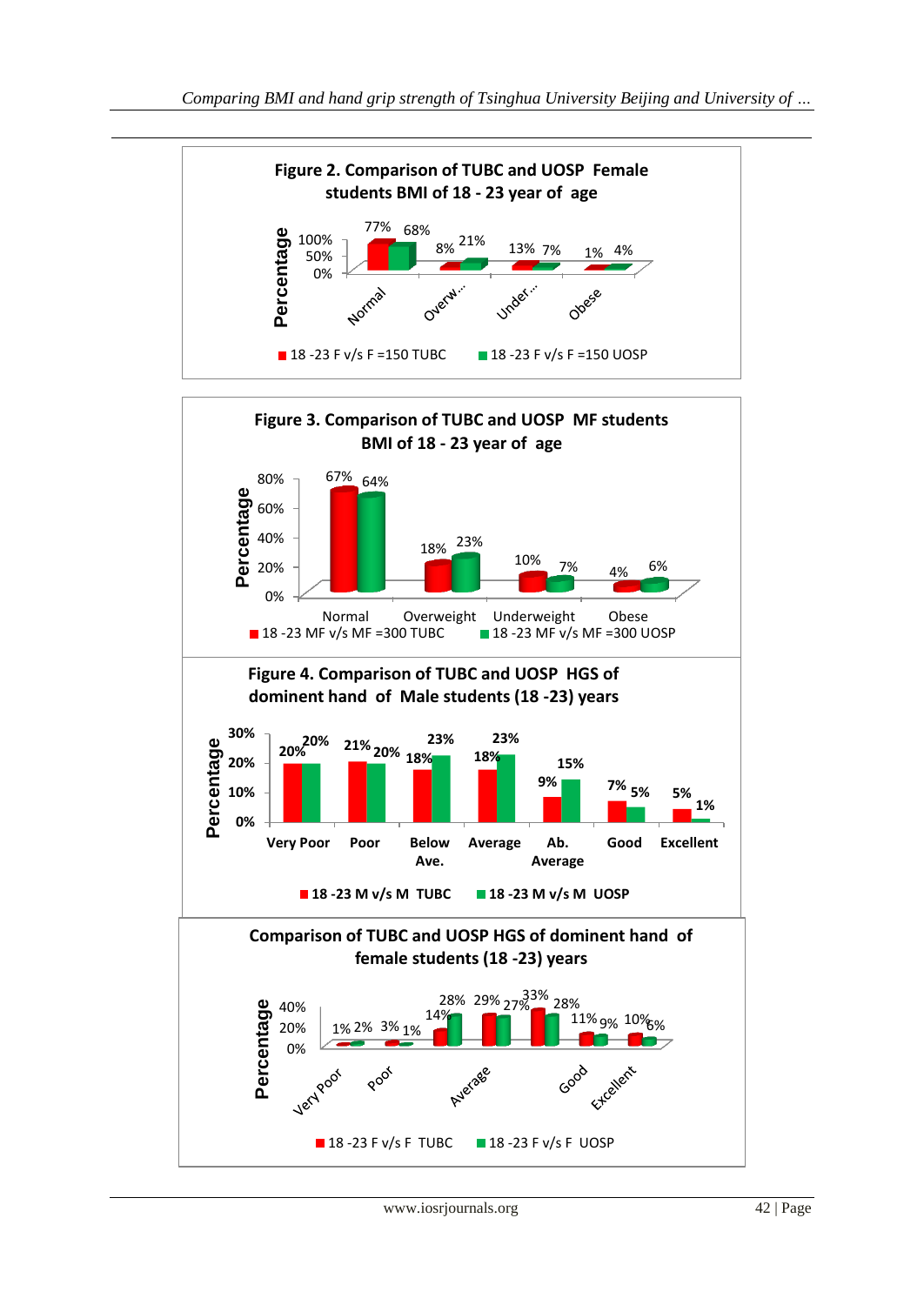

*Comparing BMI and hand grip strength of Tsinghua University Beijing and University of …*

**Comparison of TUBC and UOSP HGS of dominent hand of MF students (18 -23) years** 

21% 21% 21%

9% 7% 7%

4%

-

0%

10% **eg**<br>**Percentage**<br> **Percentage** 

10% 11% 12% 10%

16%

25% 25%

30%